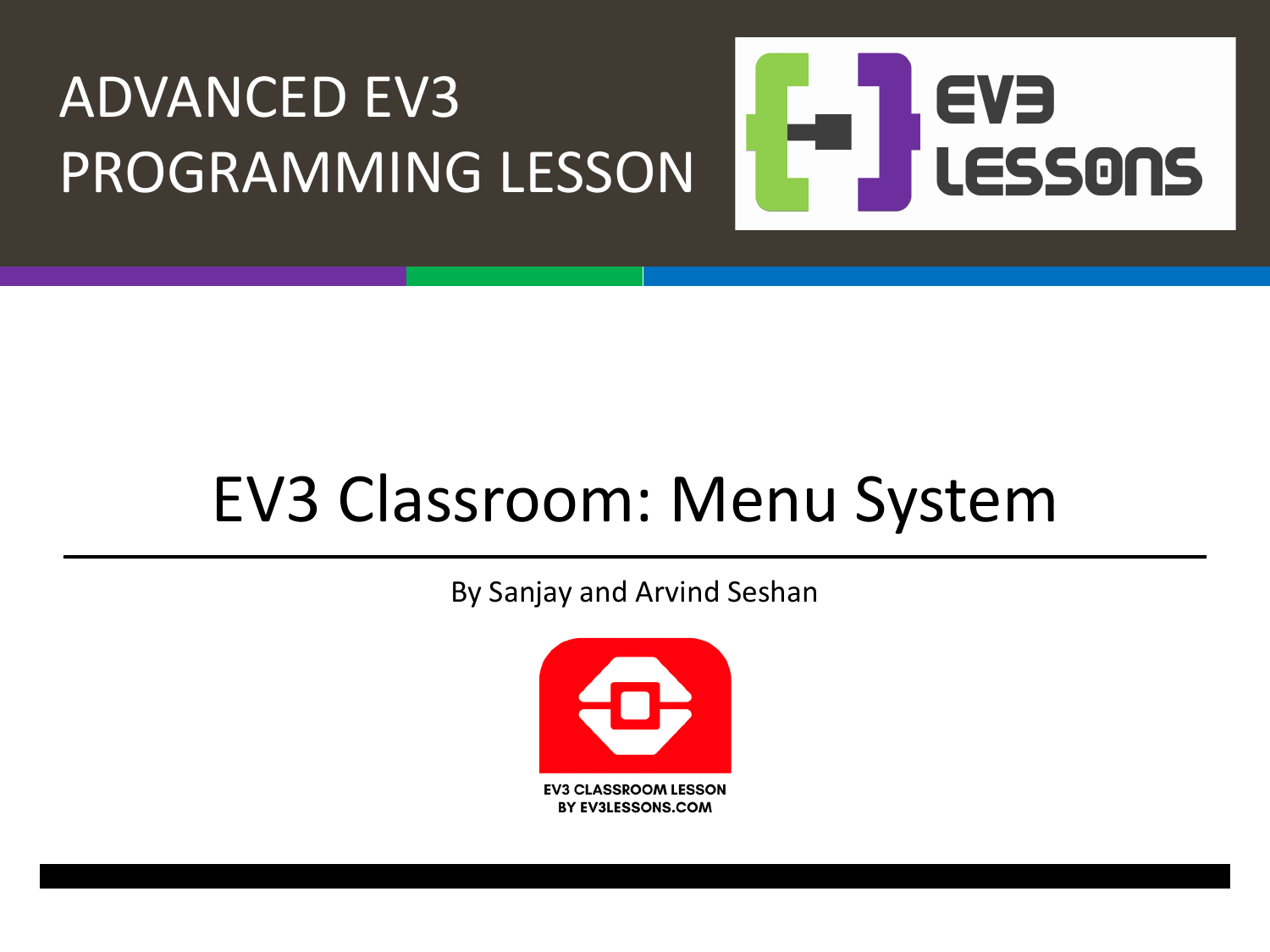### Lesson Objectives

- Learn to use variables
- Learn to create a menu system that is not limited to a particular  $\blacktriangledown$ number of choices
- Learn to create a menu system that updates the menu view 7

Prerequisites: Variables, Math Blocks, Brick Buttons

© 2020 EV3Lessons.com, Last edit 12/29/2019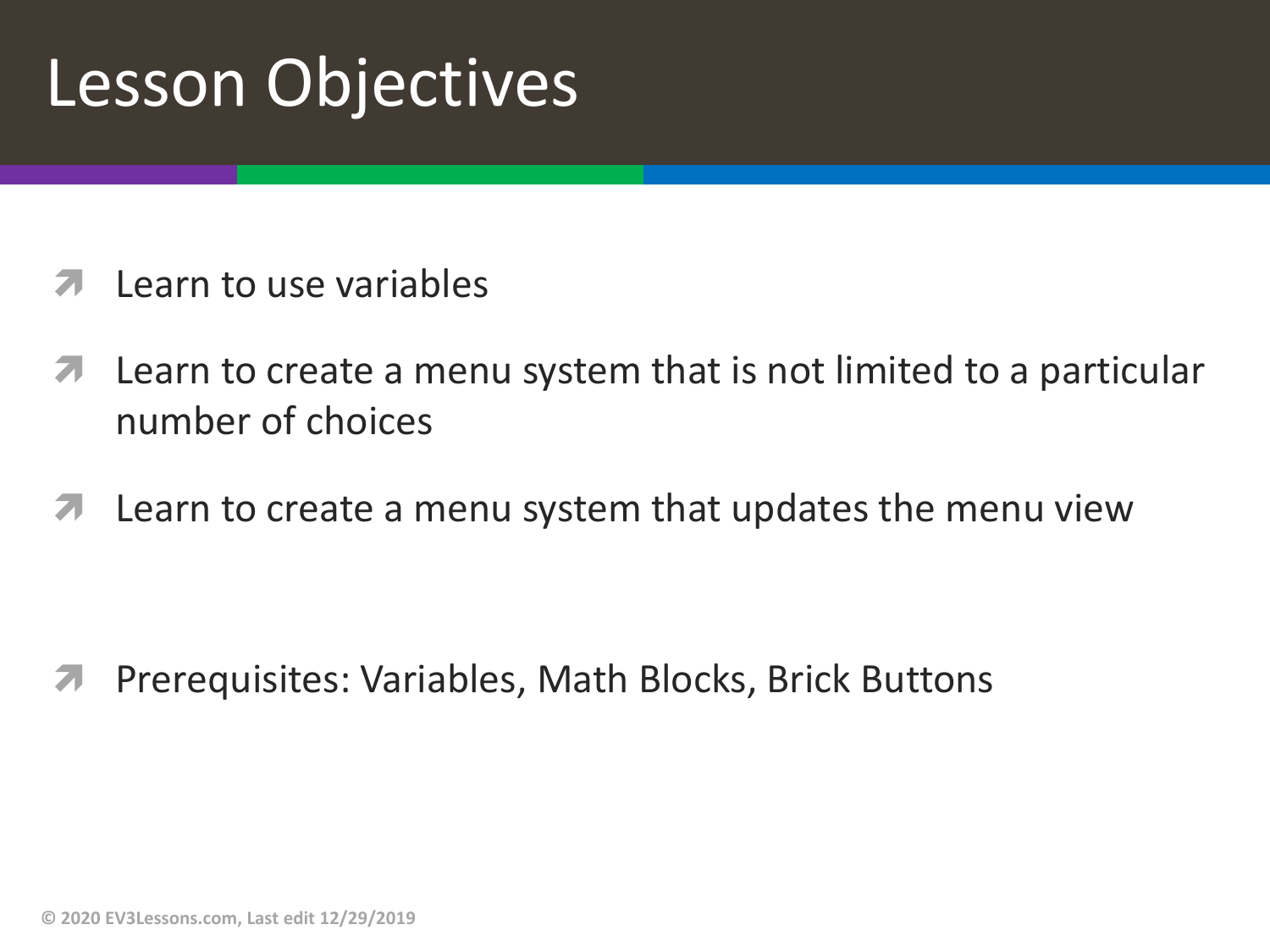# A Fancier Menu System

- In the "Using Brick Buttons as Sensors" Lesson in Intermediate, one of the challenges asked you to create a menu with 4 choices and a single screen display for the entire menu
- $\blacktriangleright$  In this version, we build a menu system that updates the menu view each time you change your selection and lets you have a larger number of menu choices
- ì To make this menu, you will need to learn how to use variables







**© 2020 EV3Lessons.com, Last edit 12/29/2019**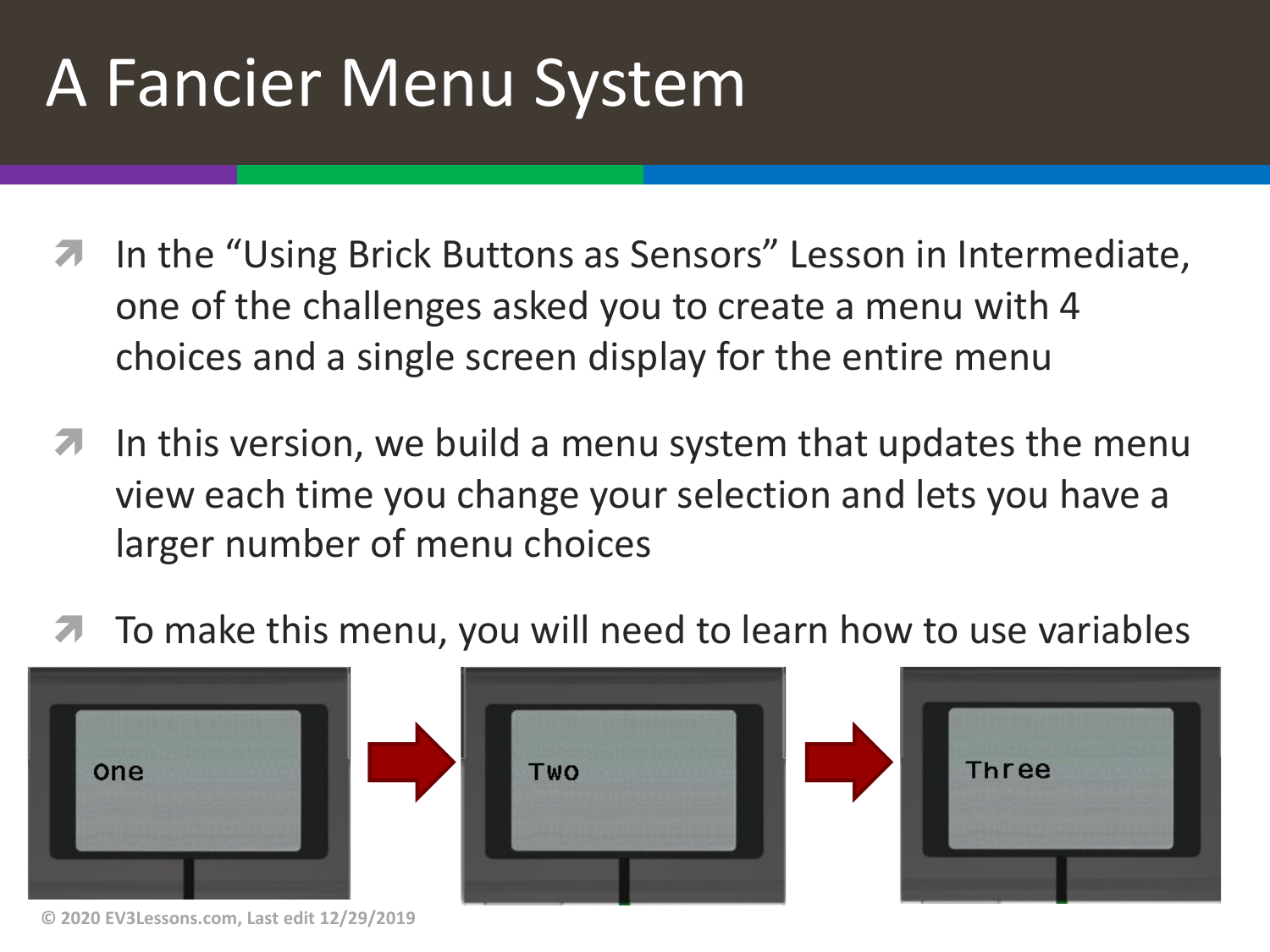# Menu Challenge

- **Challenge:** Make a menu system that lets you perform 3 actions (display and say the numbers 1, 2, and 3) based on the button pressed
- **T** Step 1: Use a variable to store the current menu choice
- *i* **Step 2:** Display the menu description for the current menu choice
- *A* Step 3: Wait for the user to press a button (top, middle, down buttons)
- *A* Step 4: Based on the button press: run the code for the menu choice (for middle button), or increase/decrease the menu choice variable (for up/down buttons)
- ì **Step 5:** Go back to 2…

#### What you will see on the EV3 Brick





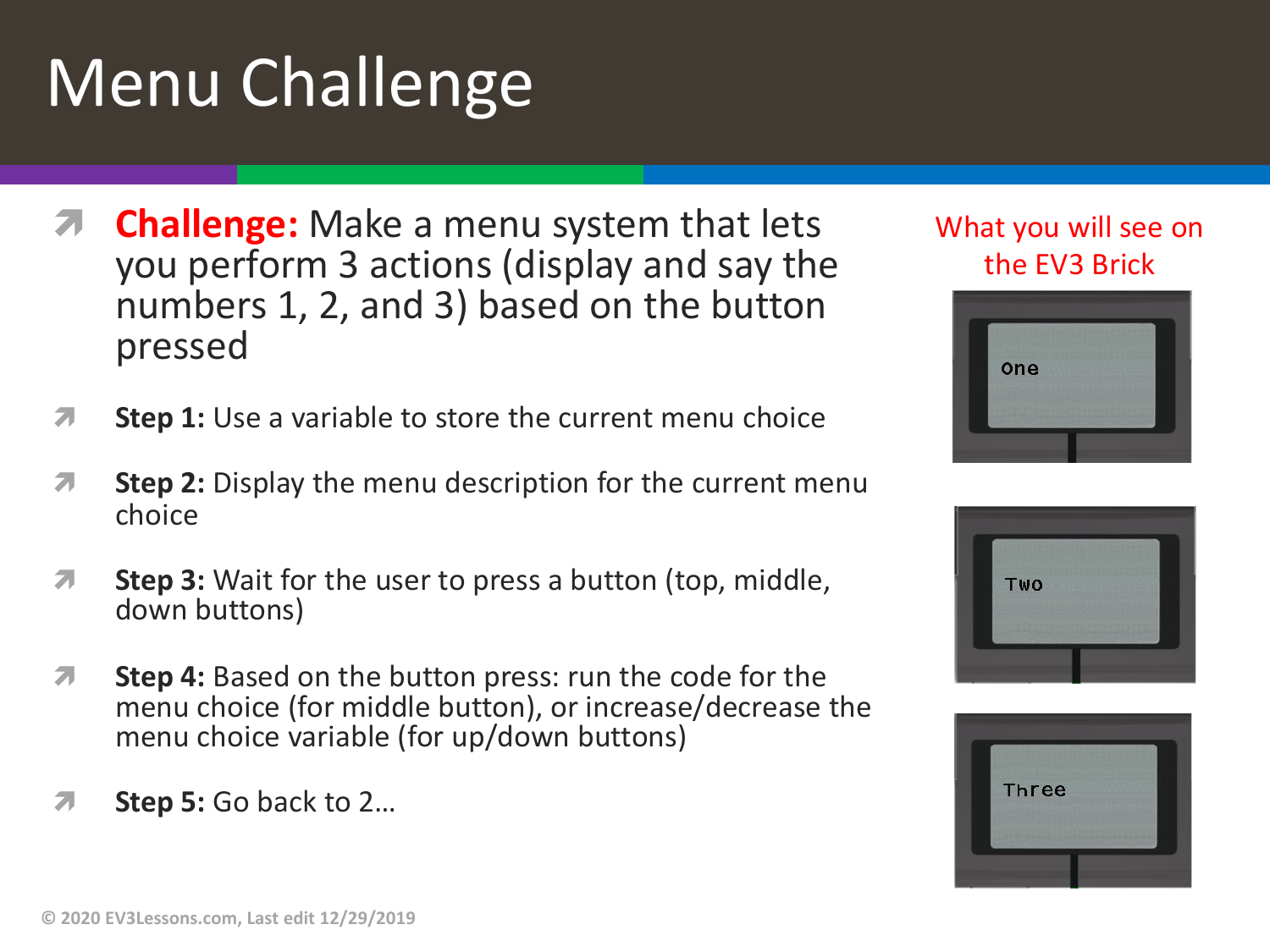# Main Component

| New Variable |               |    |  |
|--------------|---------------|----|--|
| Menu         |               |    |  |
|              |               |    |  |
|              | <b>CANCEL</b> | OK |  |

#### Variables can store values for later use. Make a variable and give it a name "Menu" before using it.

### **Variables**



Once created, the variable shows up in the Block Palette under Variables. A Set "Menu" and Change "Menu" Block are also automatically created.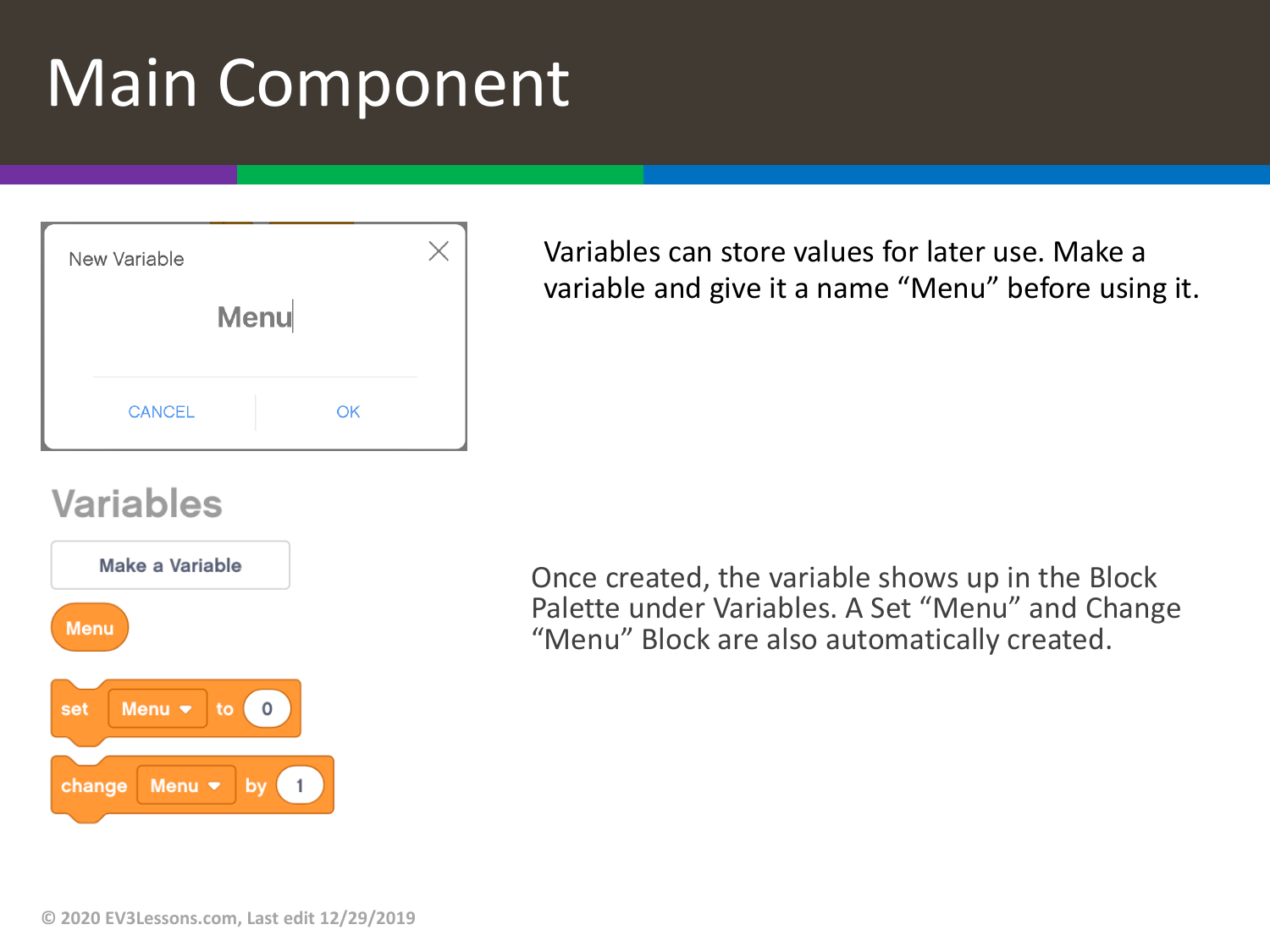### **Solution Part 1**



- Set Variable Menu to start at 1
- Display the word ONE, TWO or THREE at the center of the screen using Display Blocks
- Clear the screen before each word is displayed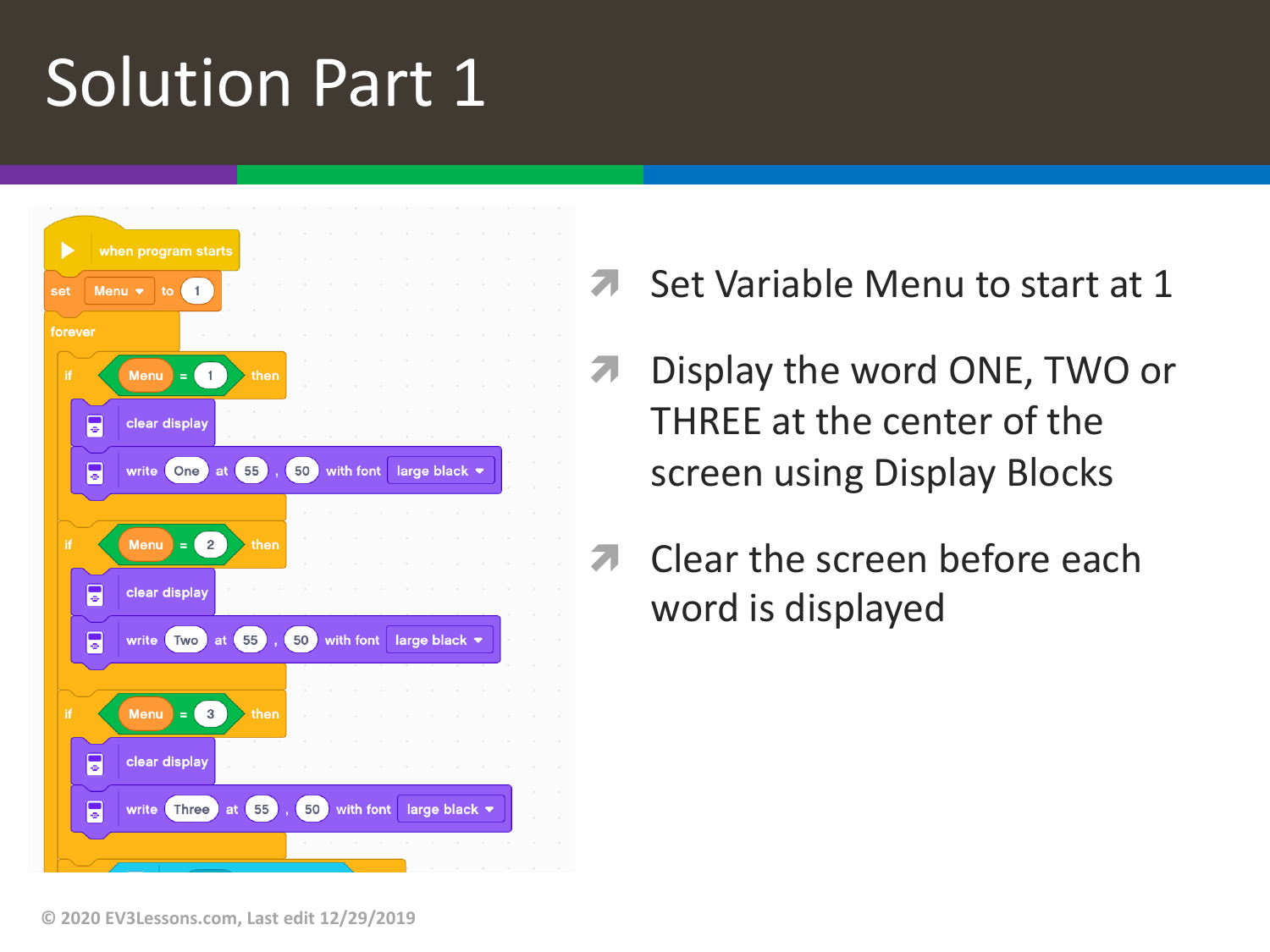### Solution Part 2



- When the Up or Down brick buttons are pressed, change the value of the variable Menu by 1
- Depending upon which value is picked, play a different sounds ("one", "two", or "three")

In this example, sounds are played based on the menu item picked. You can replace this with any code you you wish.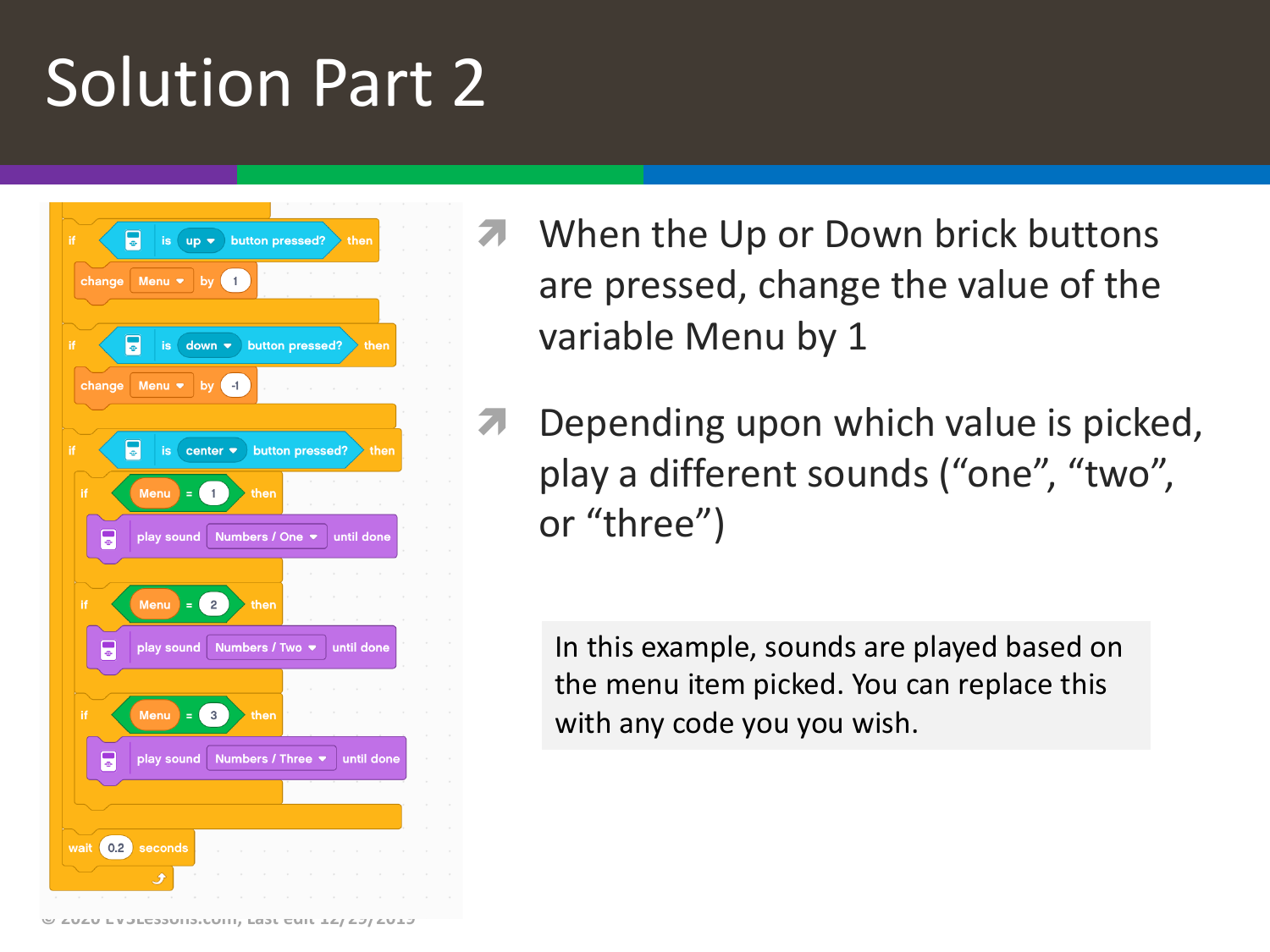## CHALLENGE SOLUTION



**© 2020 EV3Lessons.com, Last edit 12/29/2019**

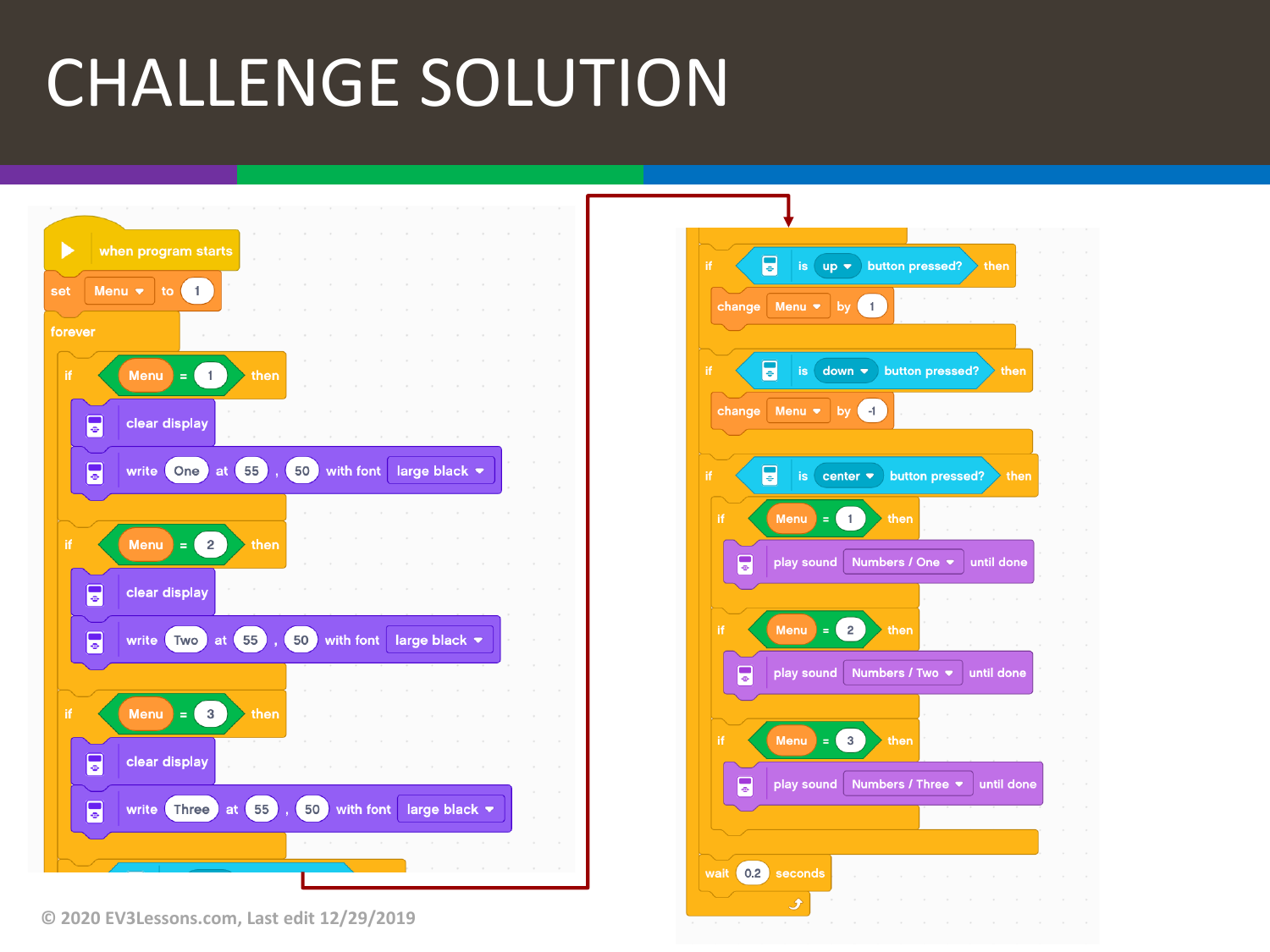

- The ideas in this lesson can be adapted to help you build a mission sequencer for FIRST LEGO League. Sequencers are useful because they:
	- $\lambda$  Allow you to skip missions if you are short of time
	- $\lambda$  Allow you to repeat failed missions
	- $\lambda$  Allow you access missions quickly (find them easily)
- If your Menu Action code is long (not just a display and sound), consider creating My Blocks out of your code